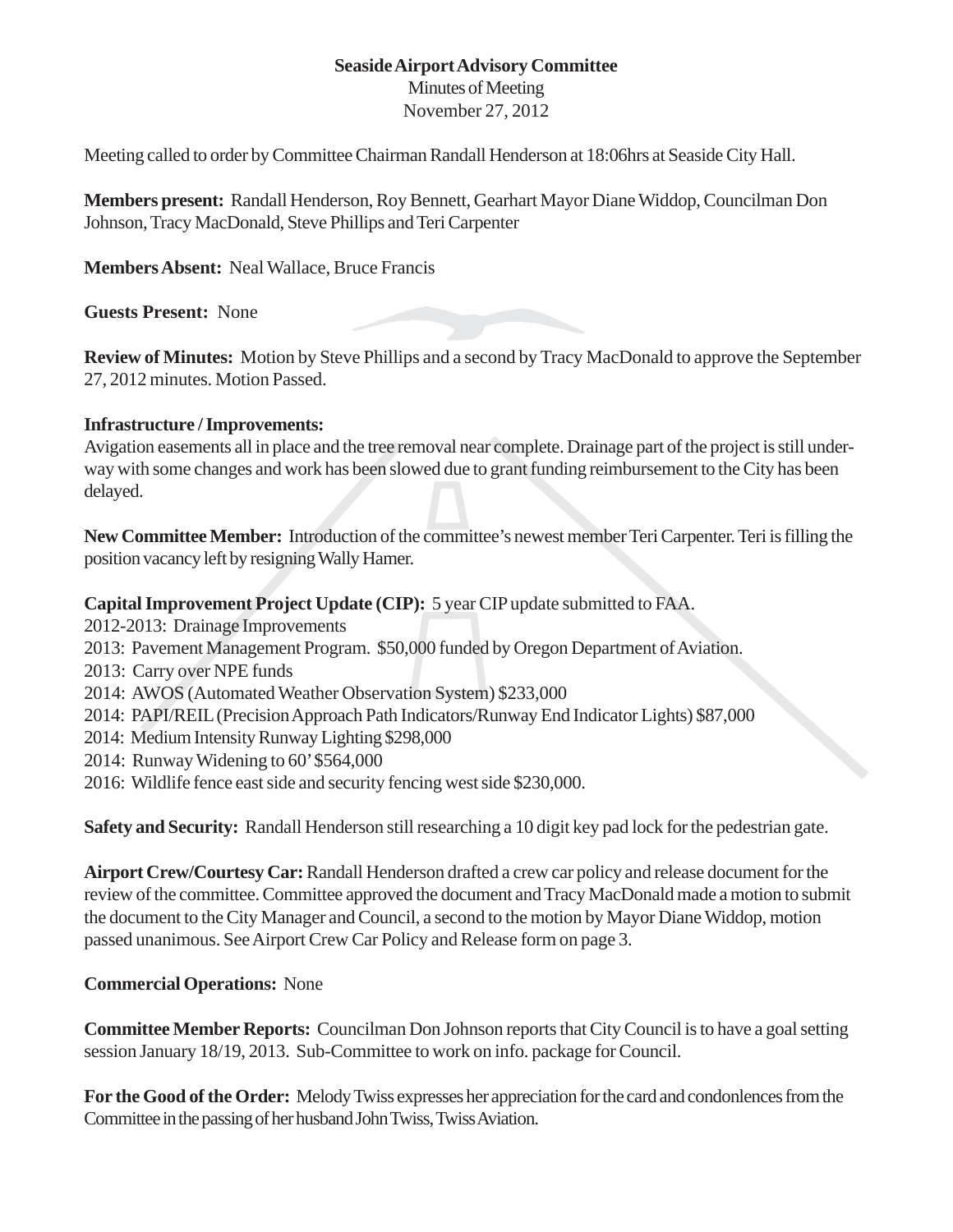Mark Agalzoff is the new City of Seaside Public Works person in charge of the airport maintenance.

The old car parking area being used as a dirt storage area for the drainage project. Once the project is complete the left over dirt will be spread out and planted for green space.

Pacific City State Airport future questionable.

**Next Meeting:** Every other month schedule - **NEXT REGULAR MEETING Tuesday, January 22, 2013, Seaside City Hall, 6pm.** If additional meetings need to be held they will remain the 4th Tuesday of each month.

Meeting adjourned 18:45hrs.

Minutes by Roy Bennett, Vice-Chair/Secretary